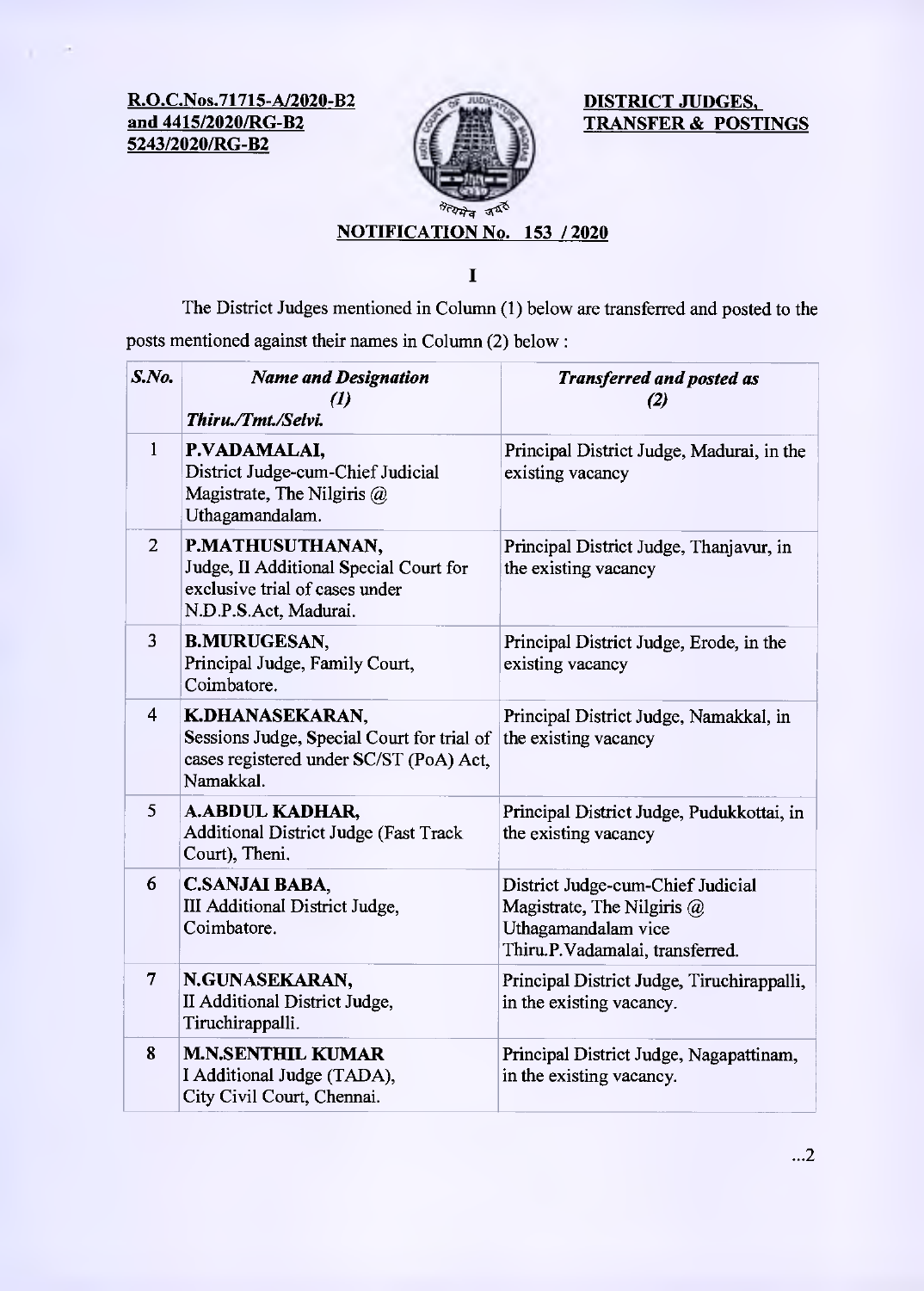| $S$ .No. | <b>Name and Designation</b><br>(I)<br>Thiru./Tmt./Selvi.                                                                     | Transferred and posted as<br>(2)                                                                                                            |
|----------|------------------------------------------------------------------------------------------------------------------------------|---------------------------------------------------------------------------------------------------------------------------------------------|
| 9        | N.VENKATAVARADAN,<br>Presiding Officer,<br>I Additional Labour Court, Chennai.                                               | Additional District Judge and Presiding<br>Officer, Principal Special Court under<br>E.C. Act, Chennai, vice Tmt.A.Shanthi,<br>transferred. |
| 10       | R.SRIDHARAN,<br>Chairman, Permanent Lok Adalat,<br>Srivilliputhur.                                                           | Chairman, Permanent Lok Adalat,<br>Uthagamandalam, in the existing<br>vacancy.                                                              |
| 11       | A.SHANTHI,<br><b>Additional District Judge and Presiding</b><br>Officer, Principal Special Court under<br>E.C. Act, Chennai. | Chairman, Permanent Lok Adalat,<br>Namakkal, in the existing vacancy.                                                                       |
| 12       | A.GEETHA,<br>Sessions Judge, Special Court for trial of<br>cases under SC/ST (PoA) Act, Theni.                               | Chairman, Permanent Lok Adalat,<br>Chennai, vice Ms.G.Vijayalakshmi,<br>transferred.                                                        |
| 13       | S.KIRUBAHARAN MATHURAM,<br>Chairman, Permanent Lok Adalat,<br>Madurai.                                                       | Sessions Judge, Mahalir<br>Neethimandram, Madurai, in the<br>existing vacancy.                                                              |
| 14       | P.THANGAVEL,<br>III Additional District Judge,<br>Thanjavur @ Pattukottai.                                                   | II Additional District Judge,<br>Tiruchirappalli, vice<br>Thiru.N.Gunasekaran, transferred.                                                 |

## **II**

The Government in G.O.Ms.No.297, Home (Cts-III) Department, dated 05.04.2017, have issued orders sanctioning the constitution of 48 new Courts (various cadres) at various places in Tamil Nadu, including **Four Additional Court at Chennai** in the cadre of District Judge.

Thiru. T.Chandrasekaran, District Judge, functioning as Presiding Officer, Labour Court, Madurai, is transferred and posted as XX Additional Judge, City Civil Court, Chennai in the said newly sanctioned Court.

Ms. G.Vijayalakshmi, District Judge, functioning as Chairman, Permanent Lok Adalat, Chennai, is transferred and posted as XXI Additional Judge, City Civil Court, Chennai in the said newly sanctioned Court.